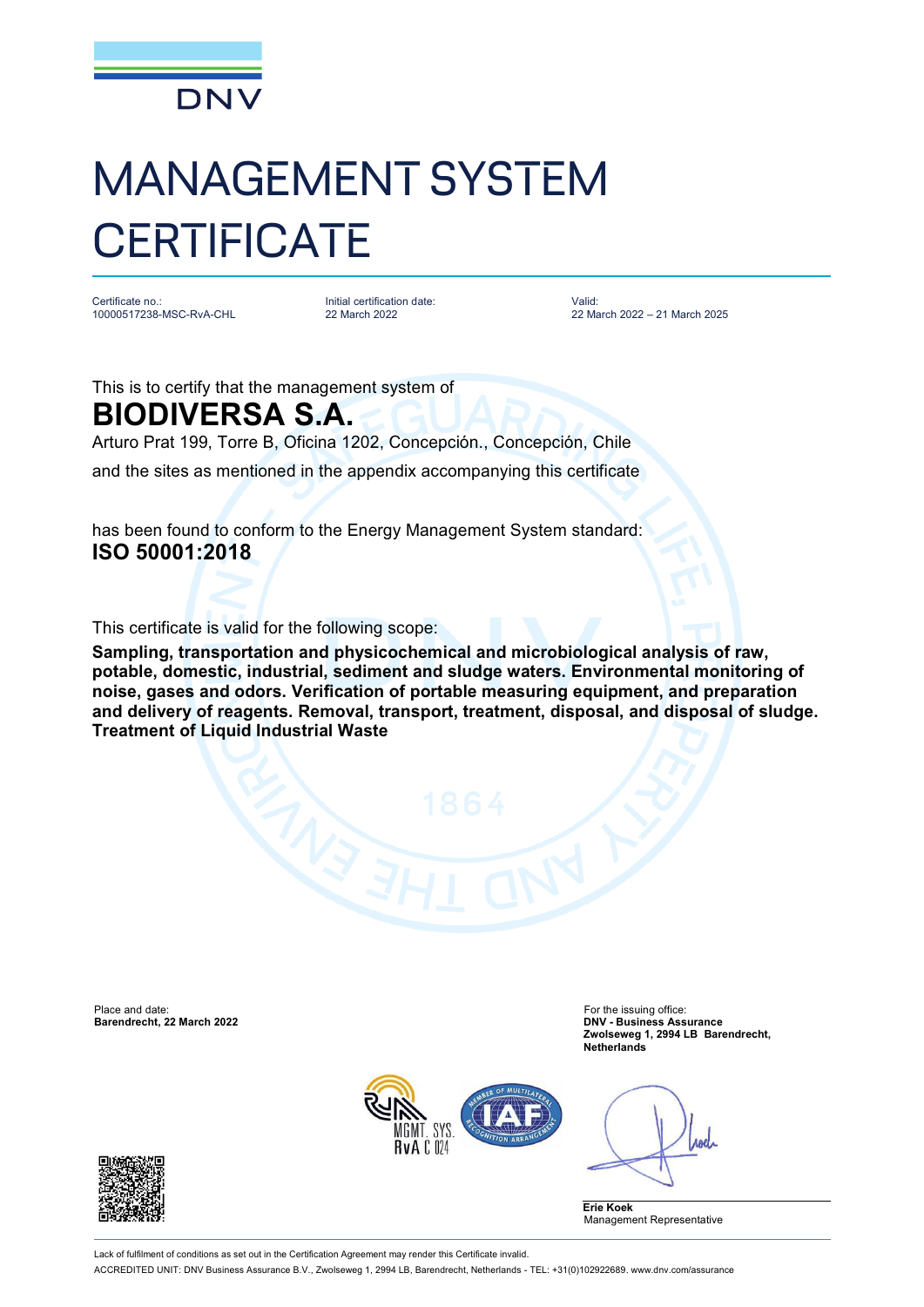

## **Appendix to Certificate**

## **BIODIVERSA S.A.**

Locations included in the certification are as follows:

| <b>Site Name</b>       | <b>Site Address</b>                                                           | <b>Site Scope</b>                                                                                                                                                                                                                                                                                                                                                                                                                   |
|------------------------|-------------------------------------------------------------------------------|-------------------------------------------------------------------------------------------------------------------------------------------------------------------------------------------------------------------------------------------------------------------------------------------------------------------------------------------------------------------------------------------------------------------------------------|
| <b>BIODIVERSA S.A.</b> | Arrau Méndez s/n, sector Pedro de<br>Valdivia, Concepción., Concepción, Chile | Sampling, transportation and<br>physicochemical and microbiological<br>analysis of raw, potable, domestic,<br>industrial, sediment and sludge waters.<br>Environmental monitoring of noise, gases<br>and odors. Verification of portable<br>measuring equipment, and preparation<br>and delivery of reagents. Removal,<br>transport, treatment, disposal, and<br>disposal of sludge. Treatment of Liquid<br><b>Industrial Waste</b> |
| <b>BIODIVERSA S.A.</b> | Fundo Membrillar s/n, Cabrero, Cabrero,<br>Chile                              | Sampling, transportation and<br>physicochemical and microbiological<br>analysis of raw, potable, domestic,<br>industrial, sediment and sludge waters.<br>Environmental monitoring of noise, gases<br>and odors. Verification of portable<br>measuring equipment, and preparation<br>and delivery of reagents. Removal,<br>transport, treatment, disposal, and<br>disposal of sludge. Treatment of Liquid<br><b>Industrial Waste</b> |
| <b>BIODIVERSA S.A.</b> | Alberto Arena Carvajal 2467, La Serena,<br>La Serena, Chile<br>1864           | Sampling, transportation and<br>physicochemical and microbiological<br>analysis of raw, potable, domestic,<br>industrial, sediment and sludge waters.<br>Environmental monitoring of noise, gases<br>and odors. Verification of portable<br>measuring equipment, and preparation<br>and delivery of reagents. Removal,<br>transport, treatment, disposal, and<br>disposal of sludge. Treatment of Liquid<br><b>Industrial Waste</b> |
| <b>BIODIVERSA S.A.</b> | 22 Norte 1125, Viña del Mar, Viña del Mar,<br><b>Chile</b>                    | Sampling, transportation and<br>physicochemical and microbiological<br>analysis of raw, potable, domestic,<br>industrial, sediment and sludge waters.<br>Environmental monitoring of noise, gases<br>and odors. Verification of portable<br>measuring equipment, and preparation<br>and delivery of reagents. Removal,<br>transport, treatment, disposal, and<br>disposal of sludge. Treatment of Liquid<br><b>Industrial Waste</b> |

Lack of fulfilment of conditions as set out in the Certification Agreement may render this Certificate invalid. ACCREDITED UNIT: DNV Business Assurance B.V., Zwolseweg 1, 2994 LB, Barendrecht, Netherlands - TEL: +31(0)102922689. [www.dnv.com/assurance](http://www.dnv.com/assurance)